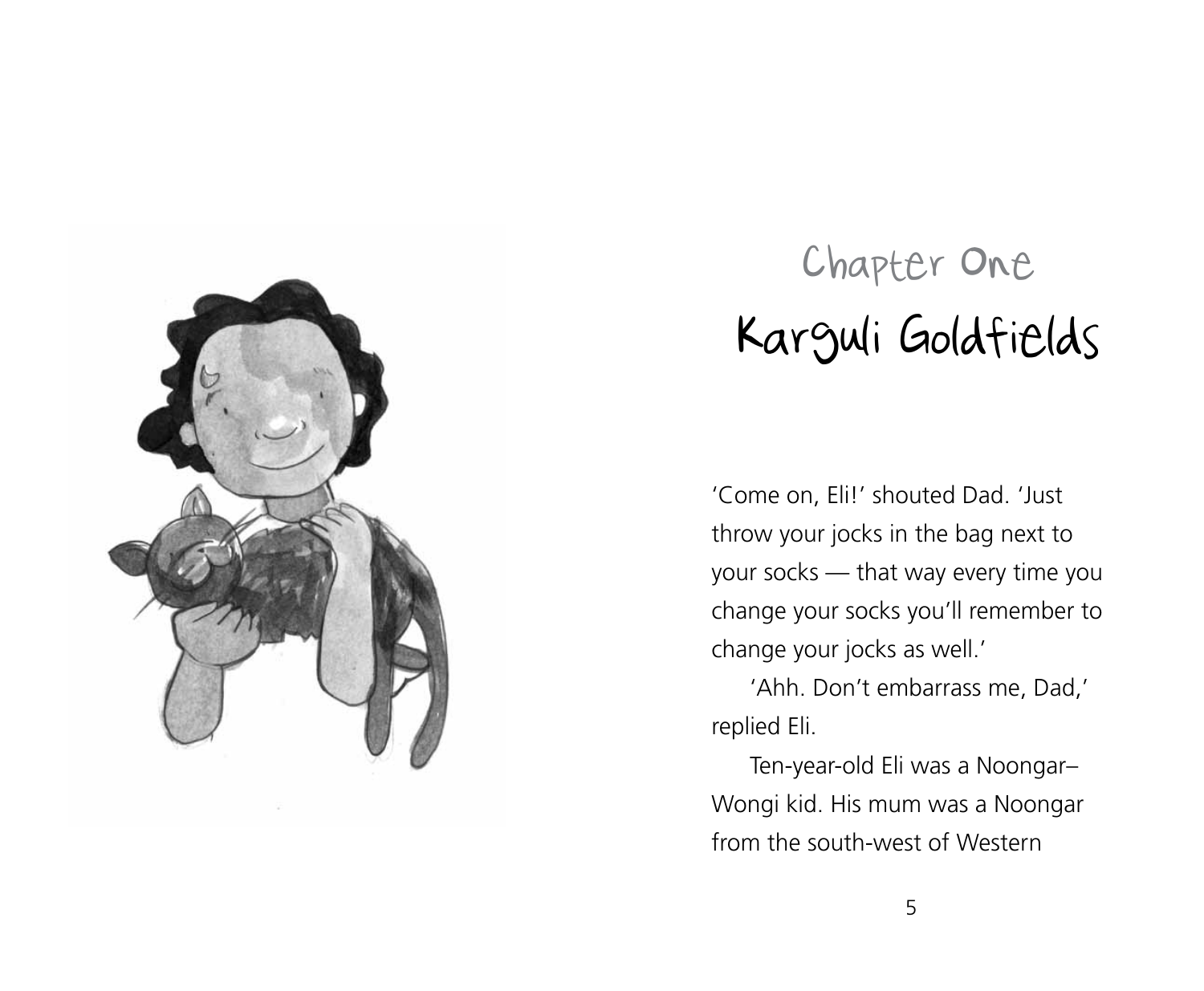Australia and his dad was a Wongi from the north-eastern Goldfields. Eli was a gentle, shy boy with a birthmark shaped like a boomerang just above his right eye and shiny black hair down to his collar. Eli had four older brothers, two older sisters, two dogs named Bunthar (look out) and Moorditj (solid), and a fat, fluffy ginger cat named Inni (yes).

Eli had lived in Perth all his life and often went to visit his grandparents in Kalgoorlie with his family. But this school holidays, for the first time, Eli was going by himself to visit Thamu (grandfather) and Garbarli (grandmother).

Kalgoorlie is a dusty red gold mining town called 'kargurli' by the local Aboriginal people — a karguli is a bush fruit, also known as the silky pear, with sweet tasting hairy flesh. It was the best time to be in the Goldfields because it was spring. The winter rains and glorious sunshine ripened the earth into a colourful carpet of native flowers. Blue, pink, white, yellow and purple splashes of colours spread out upon the burnna yurral (red dirt) in a unique flowering explosion.

Eli liked going to his dad's hometown because he loved spending time with Thamu and Garbarli. He especially loved being spoiled by them. Garbarli made yummy chocolate mudcake just for Eli, and Thamu told him lots of yarns around the campfire at night.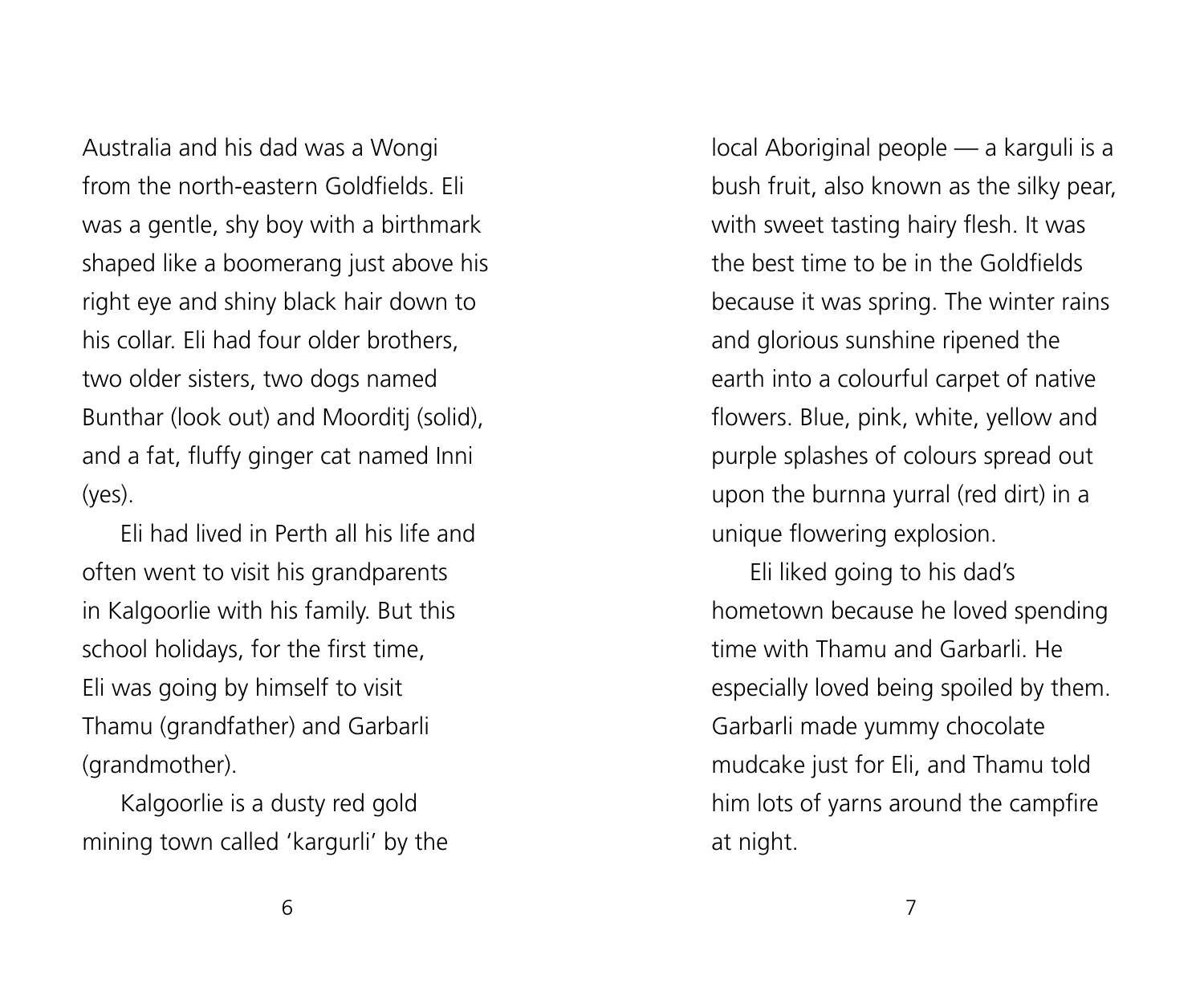Eli couldn't wait to get there, but it took all day to drive to Kalgoorlie from Perth. They arrived just before sunset.

## Chapter Two Thamu

Thamu spoke with a soft but stern voice. He didn't have any teeth except for the false ones that he kept in a soapbox — he only used the falsies when he was eating meat, otherwise he was gummy. But Thamu had the largest, smiliest smile that radiated joy to everyone. He was supposed to wear glasses but didn't and had to hold the newspaper so close that it almost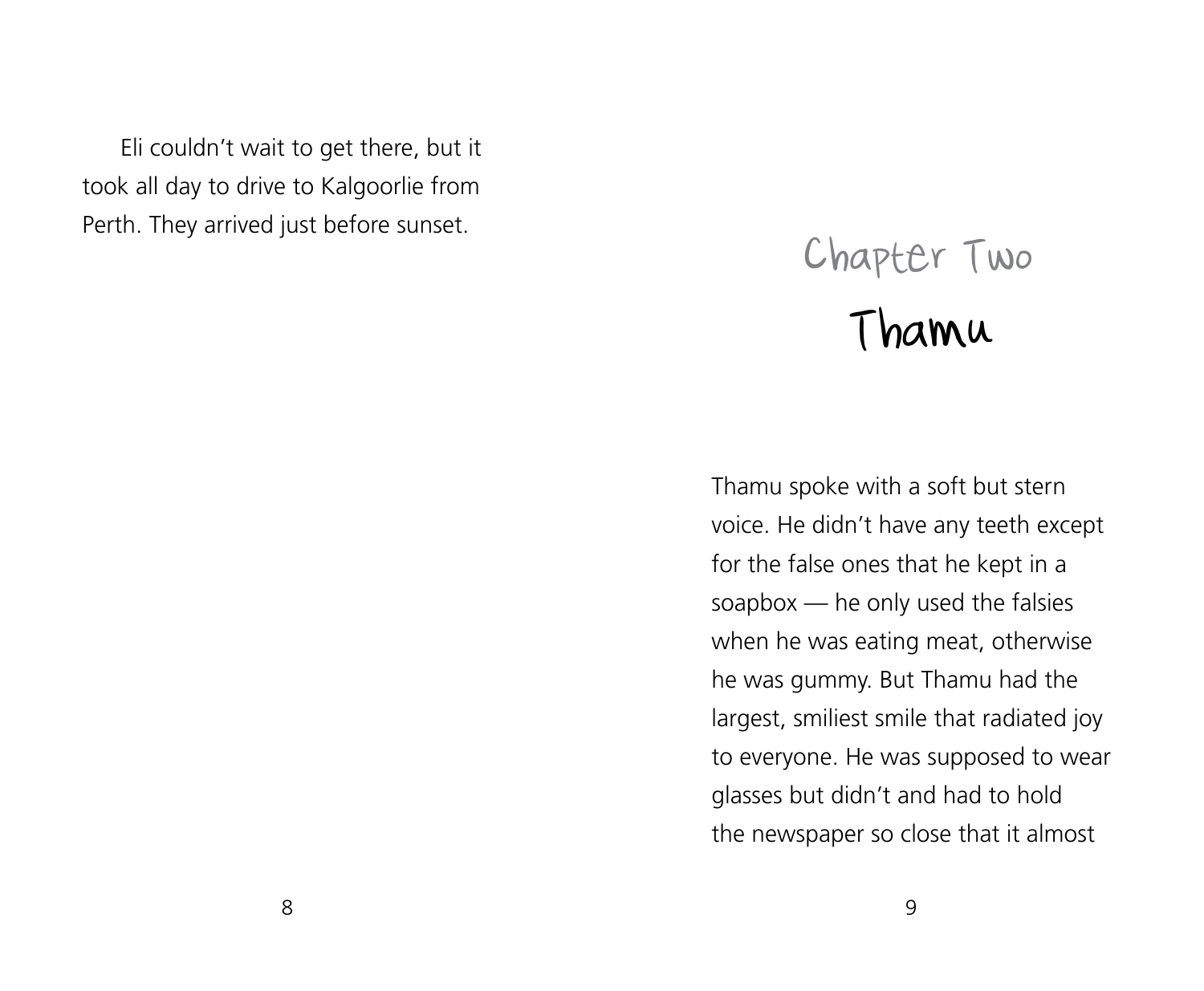touched his nose when he read. Thamu always shaved his face because if he didn't, then his grey whiskers would scratch the faces of his grannies when he gave them an oohba (kiss).

Thamu loved the smell of a campfire. He always liked to sit in front of the

flames and soak up the smoke and ash.

Thamu often said to Eli that, 'A smoky campfire is helpful when you are trying to eat food because it keeps the flies away so they don't fly into your mouth when you least expect it. It is an art to cobble together dyuwarr (dry sticks) and twigs that make the perfect simmering smoky blaze to ward away those pesky flies.' And then Thamu would smile at him proudly, because he knew Eli was really good at building a smoky campfire.

Thamu wasn't very tall — not much taller than Eli. He was getting older but that didn't stop him from walking for miles and miles

 $\sim$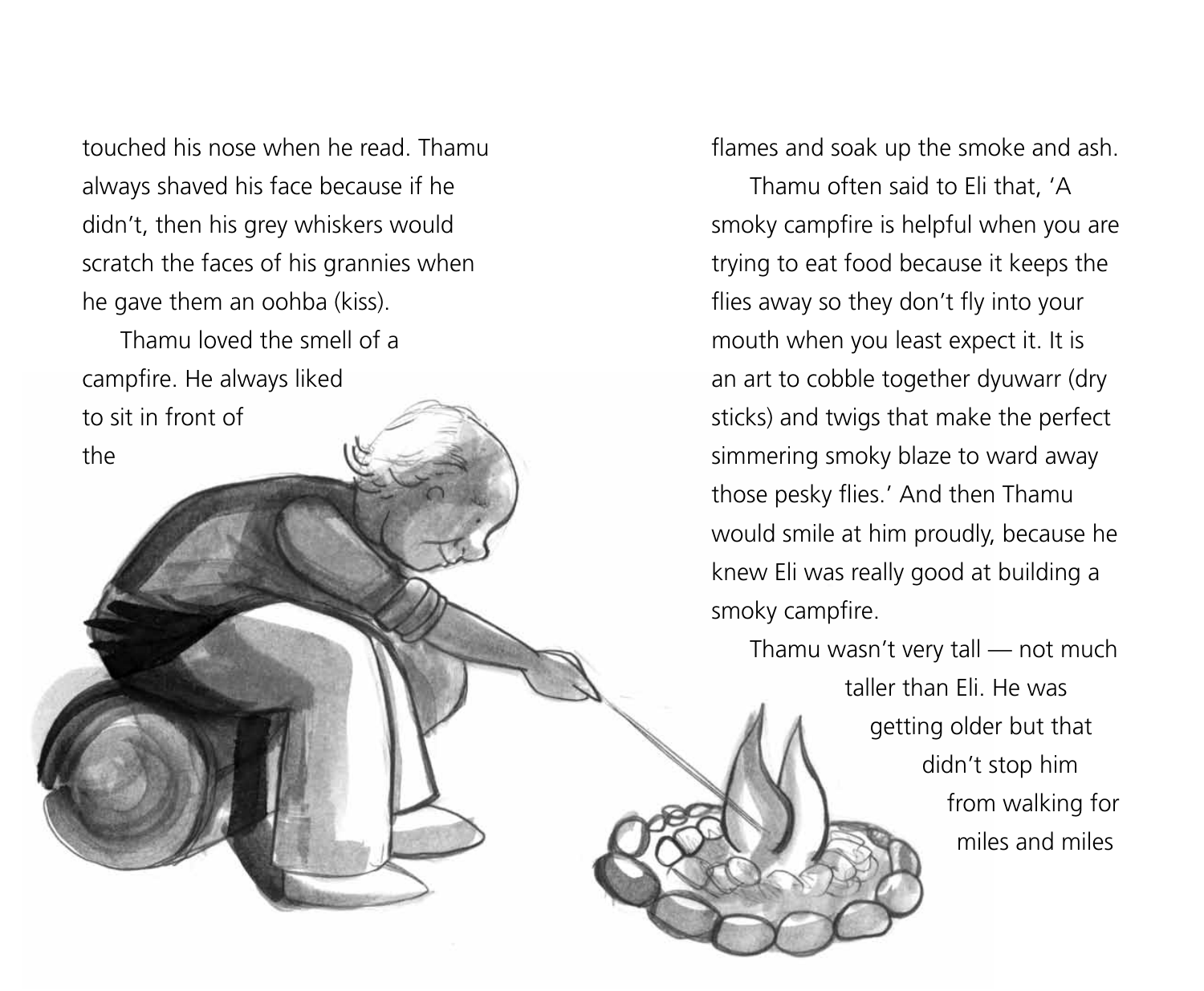on bush trips. Thamu liked to explore in the bush and his favourite hobby was searching for unusual rocks on the ground. He especially liked to speck for gold — and sometimes he found it!

Eli wanted to be just like Thamu — strong, solid, full of knowledge, respected, proud and funny.

Eli always paid great attention when Thamu spoke because his stories helped Eli understand his part in the family and his role in looking after others, his land and his culture. Eli loved Thamu's stories because they were often shared around the campfire at night cooking yummy marshmallows.

Thamu had lots of advise about cooking marshmallows, too. 'There is a science to cooking gooey, yummy, belly warming marshmallows,' Thamu would say. To cook a marshmallow Thamu's

> way, you had to find the right stick. It couldn't be green on the inside or the plant juices would cook with the mallow and you could get sick. Thamu had showed Eli how to break and tweak a stick so it was just the right length for the fire. He'd taught him to take the stick out of the fire when